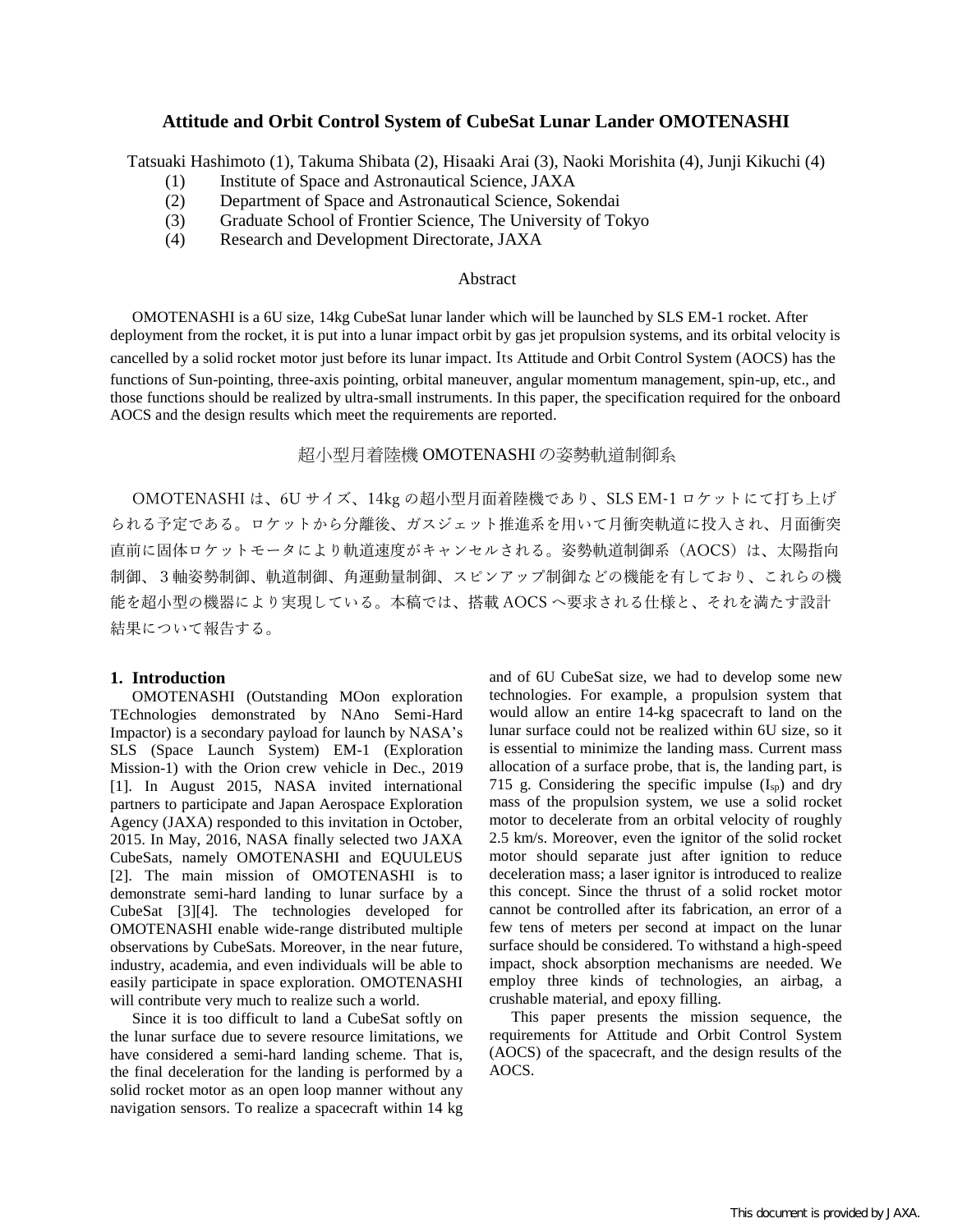### *2.* **Mission sequence**

During launch, each spacecraft will be housed inside an individual dispenser installed in Orion Stage Adapter (OSA) [5] and shall be powered off [6]. After leaving the dispenser, the OMOTENASHI spacecraft shown in Fig.1, which consists of an orbiting module (OM), a rocket motor (RM), and a surface probe (SP), will initiate an attitude acquisition sequence to make its body-mounted solar cells face toward the Sun. After a health check and tracking for orbit determination lasting roughly a day, an orbital maneuver to put the spacecraft into lunar impact orbit (DV1) will be performed by a cold-gas-jet system; the velocity increment at DV1 will be about 15 m/s. A trajectory correction maneuver (TCM) will be conducted if the DV1 execution error is large.

After precise orbit determination for a few days, several minutes before the lunar impact, the spacecraft will begin its landing preparation sequence, that is, an attitude change for the deceleration maneuver (DV2) and spinning up for the solid motor firing. DV2 will be conducted by the solid motor of the RM, and deceleration will be from 2.5 km/s. Soon after ignition of the solid motor, the OM will separate to reduce the deceleration mass. After DV2 is completed, the SP will land on the lunar surface, where it has been designed to survive for at least a few minutes. On the other hand, the OM will collide to the surface with 2.5 km/s, so it will be completely destroyed. Figure 2 shows the mission sequence in outline.

The landing trajectory of OMOTENASHI is not vertical but almost horizontal [7][8]. The flight path angle (FPA), defined as the angle between the orbital velocity (before DV2) and the local horizon at the landing point, is only a few degrees. After DV2, the velocity relative to the surface is expected to be zero at a certain altitude. Therefore, the impact velocity is

determined by the DV2 velocity error and the terminal altitude, which results in a free-fall velocity. If the altitude is too high, the longer free fall time causes larger impact velocity. However, if the altitude is too low, the spacecraft might hit a hill or a mountain before DV2 has completed. Hence, altitude accuracy is an important parameter for a safe landing. Because the FPA is so small, the DV2 magnitude error does not affect the impact velocity directly, although it does affect the downrange error. The most significant cause of the residual vertical velocity is DV2 direction error, that is, attitude error of the spacecraft during DV2. The landing error analysis is summarized in Fig.6 and the analysis in detail is presented in section 5. The current target velocity of the impact is 50 m/s vertically and 100 m/s horizontally.







Fig.2 Mission sequence of OMOTENASHI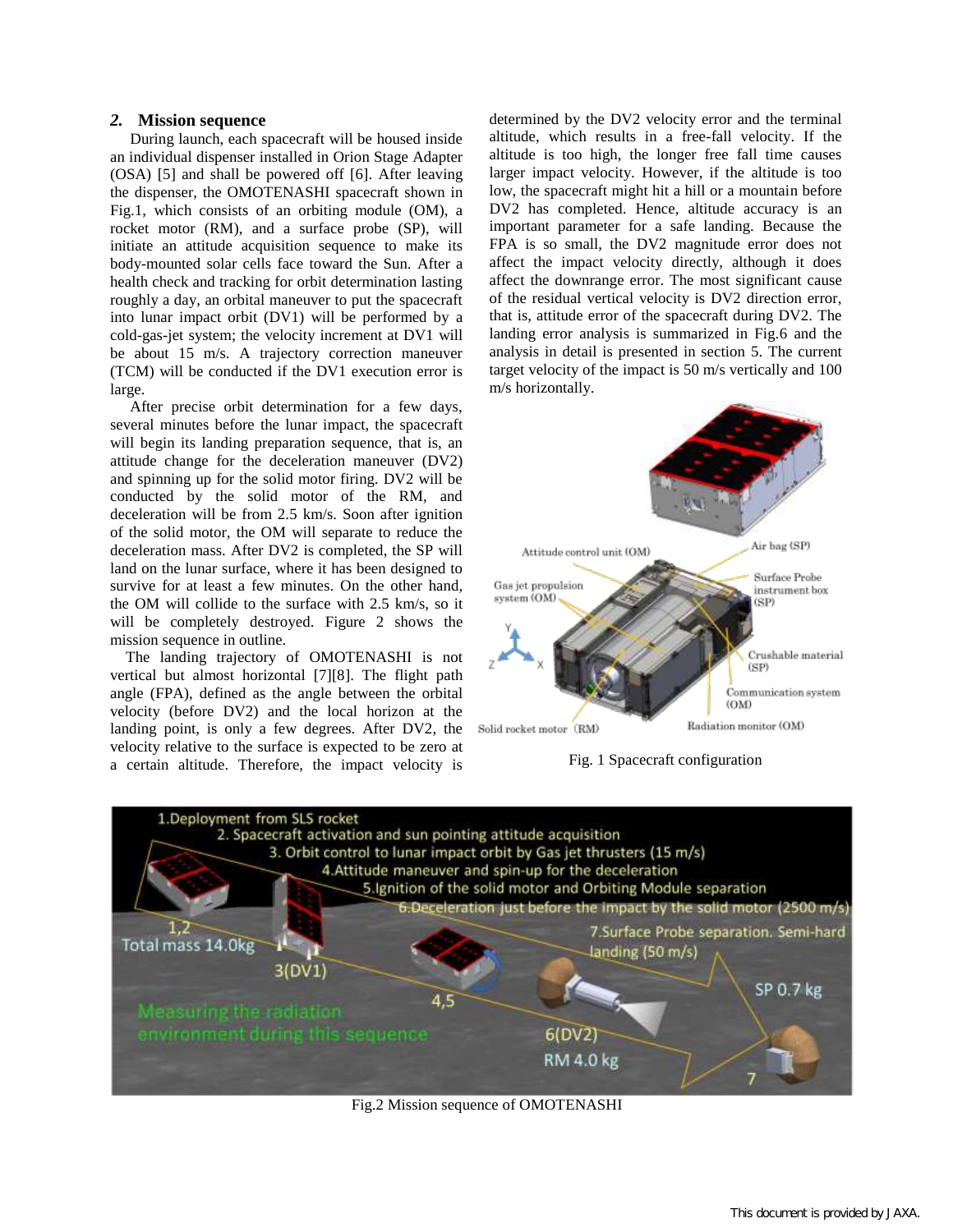### **3. Requirements for AOCS**

To realize the mission sequence, AOCS should have following functions,

- (1) Sun pointing attitude control Initial autonomous sun acquisition Safe mode attitude control
- (2) Three axis attitude control Nominal sun pointing considering communication antenna pattern Attitude maneuver between delta-V attitude and sun-pointing attitude
- (3) Angular momentum control using gas-jets Separation disturbance from SLS rocket Attitude disturbance by solar radiation pressure
- (4) DV1 and TCM using gas-jets to inject the proper lunar impact orbit Perform required velocity increment (15 m/s) Off-modulation/Attitude control while DV1
- (5) Spin up for DV2 using gas-jets Spinning up around Z-axis up to 8 Hz (TBD)
- (6) DV2 using a solid rocket motor to decelerate for landing  $(2500 \text{ m/s})$ 
	- Ignition of the solid rocket motor with 100 ms accuracy

#### **4. Specification of AOCS**

To meet the requirements, XACT attitude control unit of Blue Canyon Technologies (BCT) is used for fundamental three-axis control. It consists of a star tracker, four sun sensors, a three-axis IMU, three reaction wheels, and a control computer. It has sunpointing, three-axis pointing, and attitude maneuver functions. Since it is developed for satellites operated in low earth orbits, however, it does not have actuators to manage the angular momentum outside Earth's magnetosphere. Therefore, the angular momentum should be controlled by the on board computer (OBC) software using gas-jet propulsion system, that is, two units of MiPS of Vacco Industries. The specifications of XACT and MiPS are listed in Table 1 and 2, respectively. Thrusters of MiPS are shown in Fig. 3.

One minute (TBD) after the separation from SLS rocket, XACT is powered on by OBC and the sun acquisition sequence starts automatically if the angular momentum is less than 0.01 Nms. The sun acquisition by XACT completed within 10 minutes in many numerical simulation cases. When the angular momentum exceeds the limit due to the separation disturbance, it should be reduced by MiPS. The maximum tip-off rate caused by the separation is 10 deg/s per each axis, which corresponds to 0.023, 0.031, 0.012 Nms for X, Y, Z axis, respectively. The angular momentum is monitored by OBC and OBC initiates momentum dumping control using gas-jets firings. From the safety requirements, MiPS should be powered on after one of sun sensors detects sun light to ensure

that the spacecraft has separated from the dispenser. The initial attitude control sequence is summarized in Fig. 4.

After the sun acquisition has established, XACT keeps "Sun point" mode using a sun sensor and a IMU. During the first contact pass, "Fine Reference Point" commands are sent from a ground station and XACT starts three-axis-control using a star tracker and a IMU. The spacecraft basically continues three-axis-control till the spin-up for DV2.

For DV1, the spacecraft changes its attitude to the designated one using the XACT attitude maneuver function. DV1 is conducted by axial thrusters of MiPS while XACT is in Fine Reference Point mode. Attitude disturbance will be inevitable due to thruster unbalance. Therefore, off modulation of the axial thrusters and attitude control by the tangential thrusters are used.

Table 1 Specification of XACT

| 0000011 01 212 1     |                                                                                              |  |  |  |  |  |
|----------------------|----------------------------------------------------------------------------------------------|--|--|--|--|--|
| Pointing<br>accuracy | $\pm 0.003$ deg (1s)<br>for STT cross axis<br>$\pm 0.007$ deg (1s)<br>for STT boresight axis |  |  |  |  |  |
| Data Interface       | RS-422 115.2 kbps                                                                            |  |  |  |  |  |
| <b>Sensors</b>       | $STT \times 1$<br>Sun sensor x 4<br>3-axis IMU<br>Magnetometer x 5 (not used)                |  |  |  |  |  |
| Actuators            | Reaction wheel x 3                                                                           |  |  |  |  |  |
| <b>Mass</b>          | $0.91$ kg                                                                                    |  |  |  |  |  |
| Volume               | $100 \times 100 \times 50 \text{ mm}$ (0.5U)                                                 |  |  |  |  |  |

Table 2 Specification of MiPS

| Required total   | 560 Ns                    |  |  |  |  |
|------------------|---------------------------|--|--|--|--|
| impulse          | $DV1: 20 m/s = 280 Ns$    |  |  |  |  |
| (for two units)  | Attitude control: 50 Ns   |  |  |  |  |
|                  | Spinning up: 40 Ns        |  |  |  |  |
|                  | Margin: 190 Ns            |  |  |  |  |
| Propellant       | R236fa (Isp=40 sec)       |  |  |  |  |
| <b>Thrusters</b> | $25$ mN $x4$ (see Fig. 3) |  |  |  |  |
| Tank             | 589 ml, Pressure 0.69 MPa |  |  |  |  |
| <b>Mass</b>      | Dry 830g, propellant 740g |  |  |  |  |
|                  | 53 x 94 x 180 mm          |  |  |  |  |



Fig. 3 Thrusters of MiPS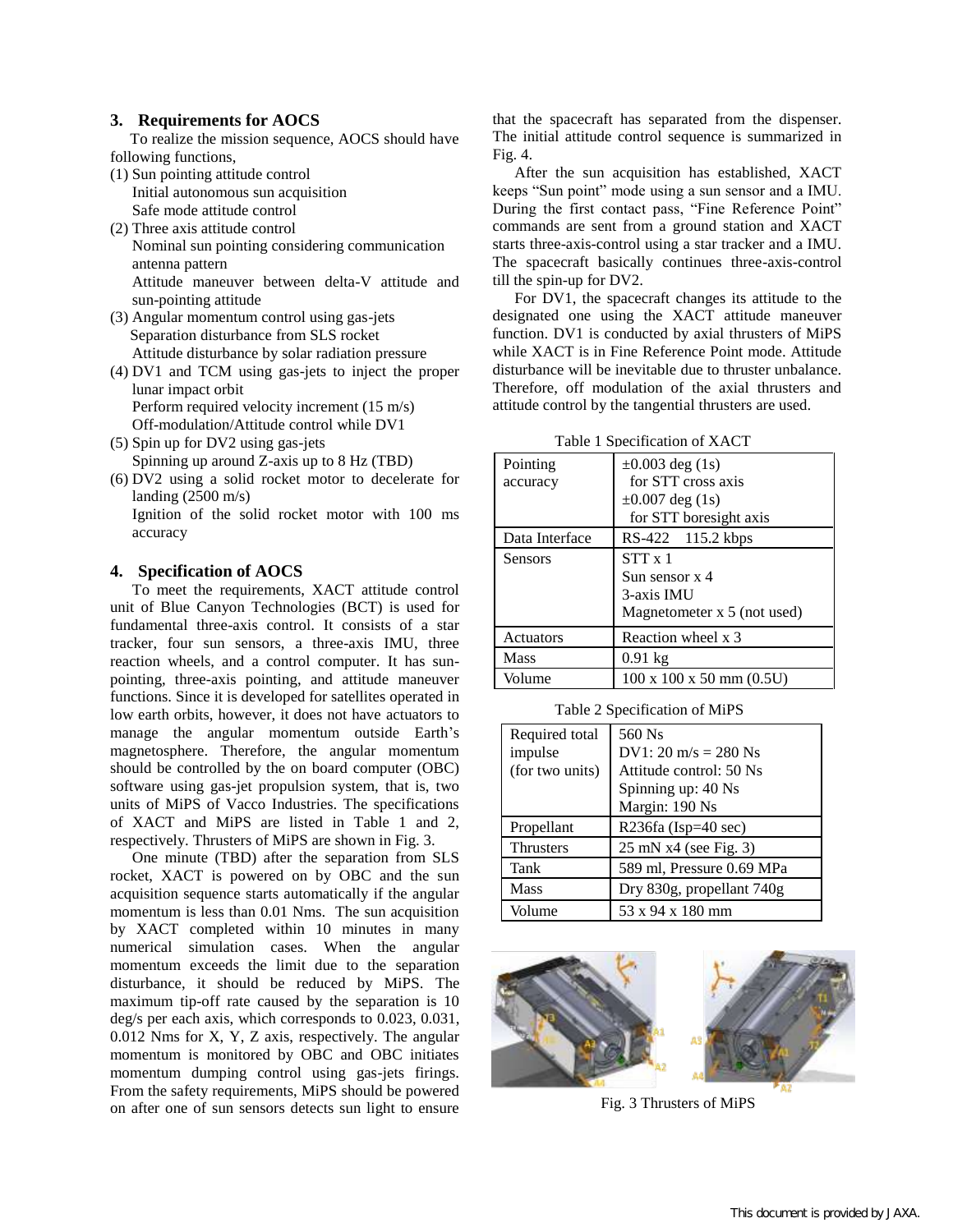

Fig.4 Initial attitude control sequence

|                 | OBC<br>control | <b>RCS</b> | XACT                    |           |            |     |            |
|-----------------|----------------|------------|-------------------------|-----------|------------|-----|------------|
|                 |                |            | software                | <b>RW</b> | <b>STT</b> | SAS | <b>IMU</b> |
| Stand by        | STNBY          |            | External                |           |            | chk | chk        |
| Rate dump       | RateDump       | use        | External                |           |            | chk | use        |
| Sun acquisition | NCNT           | use        | Sun Point               | use       |            | use | use        |
| Three axis      | <b>NCNT</b>    |            | Fine Reference<br>Point | use       | use        | chk | use        |
| RW unloading    | UnLoad         | use        | Fine Reference<br>Point | use       | use        | chk | use        |
| Orbit Maneuver  | OMV            | use        | Fine Reference<br>Point | use       | use        | chk | use        |
| Spin up/down    | SPIN           | use        | External                |           |            |     |            |
| Ground test     | <b>TEST</b>    | use        | External                | use       | use        | use | use        |

Table 3 AOCS control mode



Fig. 5 State transition diagram of AOCS

Since the spacecraft has almost symmetrical shape and nominal attitude is sun pointing, solar radiation torque is negligibly small. Therefore, angular momentum management will be necessary only while the initial attitude acquisition and the orbit maneuvers.

DV2 requires spin stabilization. To withstand disturbance torque of the solid motor, 8 Hz (TBD) spin is needed as shown in the section 5. Since XACT does not work at such high speed spin, spin-up is conducted by MiPS with an open loop manner.

AOCS control modes are summarized with sensors and actuators usage in Table 3. Figure 5 shows state transition diagram of the control modes of OBC and XACT.

#### **5. Landing error analysis**

The success rate of OMOTENASHI semi-hard landing depends on the impact velocity to the lunar surface. There are many factors which determine the impact velocity as shown in Fig. 6. Though the precise orbit determination and control are indispensable, however, they can be discussed separately due to the small FPA  $(\alpha)$ . That is, the velocity errors of the orbit control are small enough compared with other error factors. Since the landing area is not restricted, alongtrack and cross-track position accuracy are not required. Only the absolute time synchronization of roughly 100 ms is needed to determine the DV2 execution timing. The altitude error of the trajectory affects the terminal altitude, namely free-fall-start altitude described in section 2. However, when we use current advanced technologies such as Delta Differential One-way Range (DDOR), the residual impact velocity of 50 m/s can be achieved. Therefore, the DV2 direction error will be the main cause of the residual vertical velocity. The sources of the direction error are,

- (A) The separation disturbance from the OM
- (B) The lateral thrust of the RM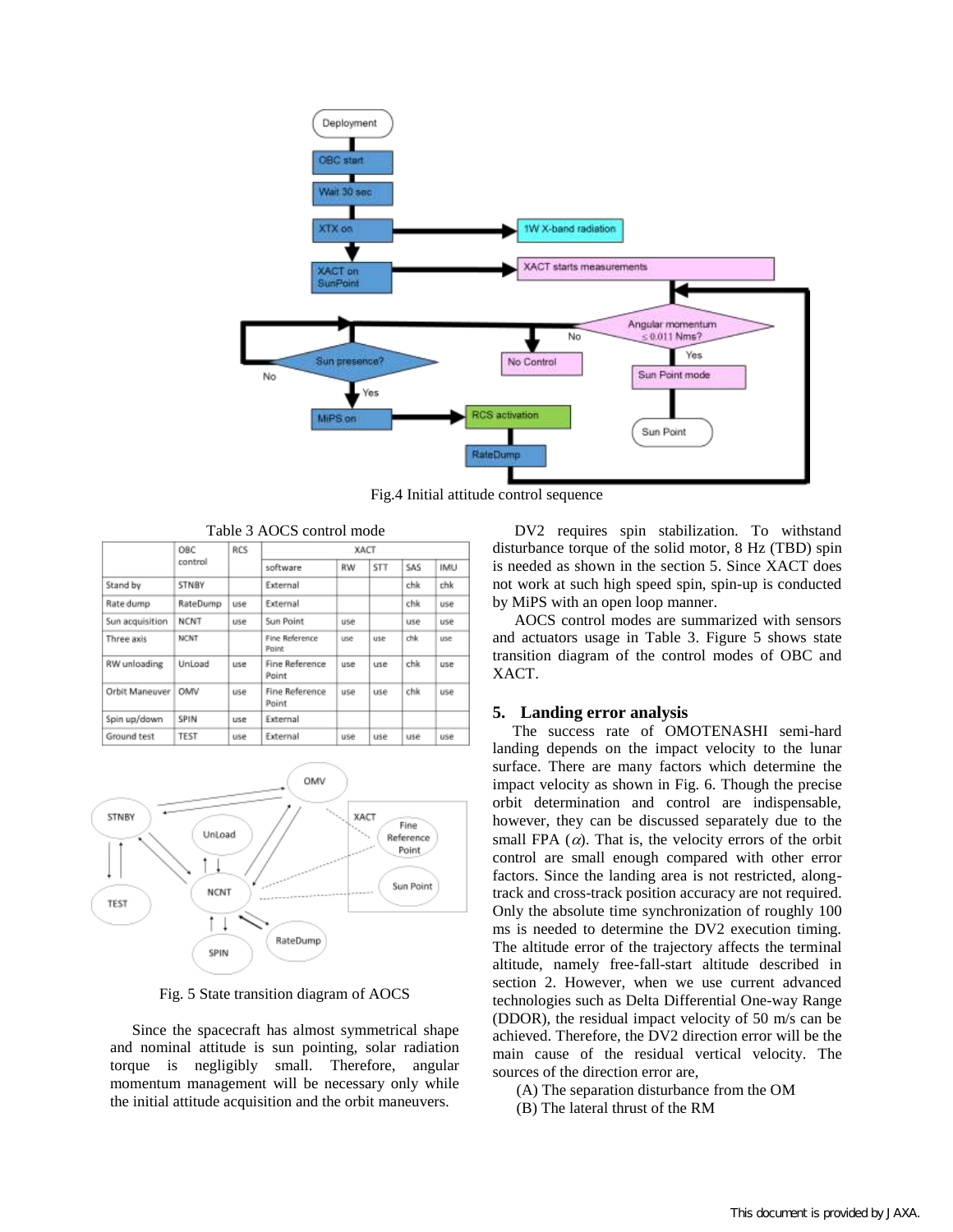(C) The centre of mass error

(D) The spin dynamics error

The spin rate of the spacecraft (*n*) affects those errors. Higher spin rate improves angular momentum stability and the error factors (A), (B), and (C) become small. The error (D) might become bigger if the nutation motion diverges. We currently consider that the error of (B) and (C) are dominant, though further analyses are needed.

We conducted some firing tests of solid rocket motors and measured their lateral thrusts. 5 N lateral force and 1 Nm disturbance torque were observed at most. If 1 mm difference between the centre of mass and the spin axis of the spacecraft exists, it corresponds to 0.5 Nm disturbance torque, when main thrust of the solid rocket motor is 500 N. Therefore, we assume the disturbance torque caused by factor  $(B)$  and  $(C)$  is 0.5 Nm constant. When an axisymmetric spacecraft is spinning at  $n$ , its attitude error  $A_p$  caused by disturbance torque  $N_d$  is described as follows. [9]

$$
\lambda = \frac{\left(\mathbf{I}_x - \mathbf{I}_z\right)}{\mathbf{I}_x} n \tag{1}
$$

$$
A_{\rm p} = \frac{N_{\rm d}}{\lambda n \, \mathbf{I}_{z}} \tag{2}
$$

where  $I_x$ ,  $I_y$ , and  $I_z$  are the moment of inertias around X, Y, and Z axis, respectively. When  $I_x = I_y = 0.0547$  kgm<sup>2</sup>,

 $I_z = 0.0086$  kgm<sup>2</sup>,  $N_d = 0.5$  Nm,  $n = 18.8$  rad/s (3 Hz), *A*<sup>*p*</sup> becomes 11.2 deg. When  $n = 50.3$  rad/s (8 Hz),  $A_p$ becomes 1.57 deg. When  $n = 62.8$  rad/s (10 Hz),  $A_p$ becomes 1.00 deg.

Assuming that the attitude offset *A<sup>p</sup>* is constant and the deceleration during the rocket motor burning is constant, the residual vertical velocity *Vvertical* and the terminal altitude *Lfreefall* are expressed as

$$
V_{vertical} = 2500 \cos \alpha \sin A_p \tag{3}
$$

$$
L_{\text{freefall}} = 2500 \cos \alpha \sin A_p \frac{T_{\text{burn}}}{2} \tag{4}
$$

where  $\alpha$  (= 5 deg) is FPA,  $T_{burn}$  (= 20 sec) is the burning duration of the solid rocket motor. The attitude offset of 1 deg causes 43.4 m/s residual vertical velocity and 434 m altitude error. The altitude error causes longer free-fall length which corresponds to 37.5 m/s residual vertical velocity, according to equation (5).

$$
V_{vertical} = \sqrt{2 g_M L_{freefall}}
$$
 (5)

where  $g_M$  is the gravity of the moon. The orbit determination error and the ignition timing error of the solid rocket motor also affect the terminal altitude. The altitude error of 100 m corresponds to 100 m orbit determination accuracy and the timing error of 0.46 s.



Fig. 6 The error analysis for the impact velocity and acceleration